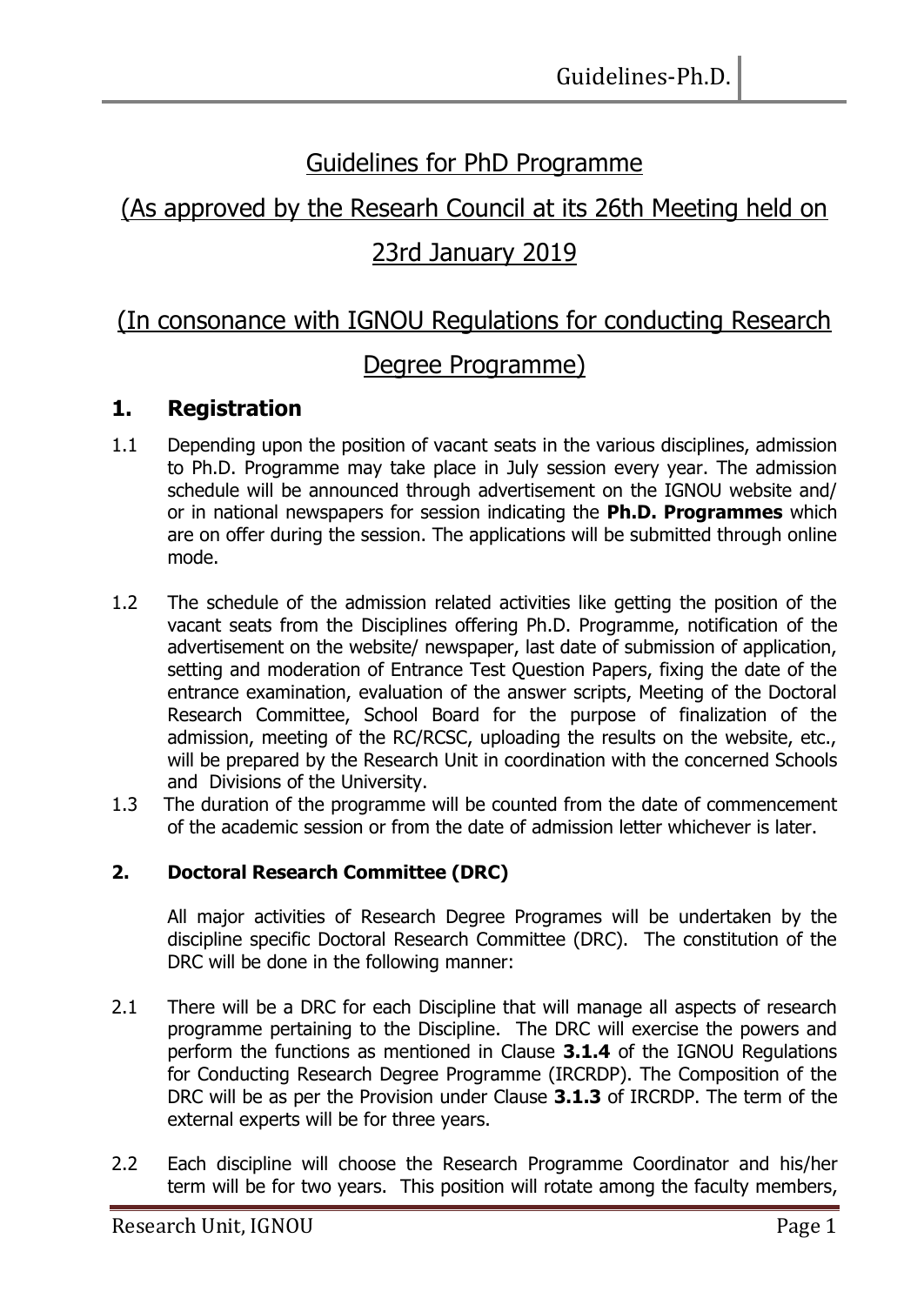who are eligible to be Research Supervisors. If the existing Research programme coordinator agrees, the discipline concerned may also extend his/her term for another two years. Another faculty member may also be designated as Co-Research Programme Coordinator to facilitate the research related activities.

#### **3. Eligibility criteria for admission in Ph.D. Programme**

A candidate will be eligible for admission and registration for the PhD programme, provided he/she:

- 3.1 Possesses Master's Degree from a University recognized by UGC or any other qualification recognized as equivalent thereto in such fields of study as are notified for the purpose from time to time by the University with at least 55% marks [50% marks in the case of SC, ST, OBC (Non-creamy Layer) and Differently-Abled and other categories of candidates as per the decision of UGC from time to time, or for those who had obtained their Master's Degree prior to 19<sup>th</sup> September, 1991]excluding grace mark.
- 3.2 Qualifies in the entrance examination conducted by IGNOU at the National level.

#### **4. Duration**

- 4.1 The **minimum** and **maximum** duration after registration for the Ph.D. Programme shall be **three years** and **six years** respectively. The minimum and maximum duration for Ph.D. under integrated mode will be **three and half years** and **six and half years** respectively. The women candidates and Persons with Disability (more than 40% disability) may be allowed a relaxation of two years for Ph.D. in the maximum duration. In addition, the women candidates may be provided Maternity Leave/Child Care Leave once in the entire duration of M.Phil/Ph.D. for up to 240 days.
- 4.2 The maximum duration can be extended by one year with the approval of the Vice Chancellor. In such cases a prescribed fee will have to be paid by the student for the period of extension.

#### **5. PRE-PHD COURSE WORK**

All the admitted candidates shall undergo Course Work in accordance with the provisions of IRCRDP.

5.1 The credit assigned to the Ph.D. course work shall be of 16 credits of minimum one semester duration and maximum two consecutive semesters (one year). Further DRC may also recommend area specific Bridge Course/ Additional Course to a student in case the student is required to acquire additional knowledge in the respective area of his/her research work.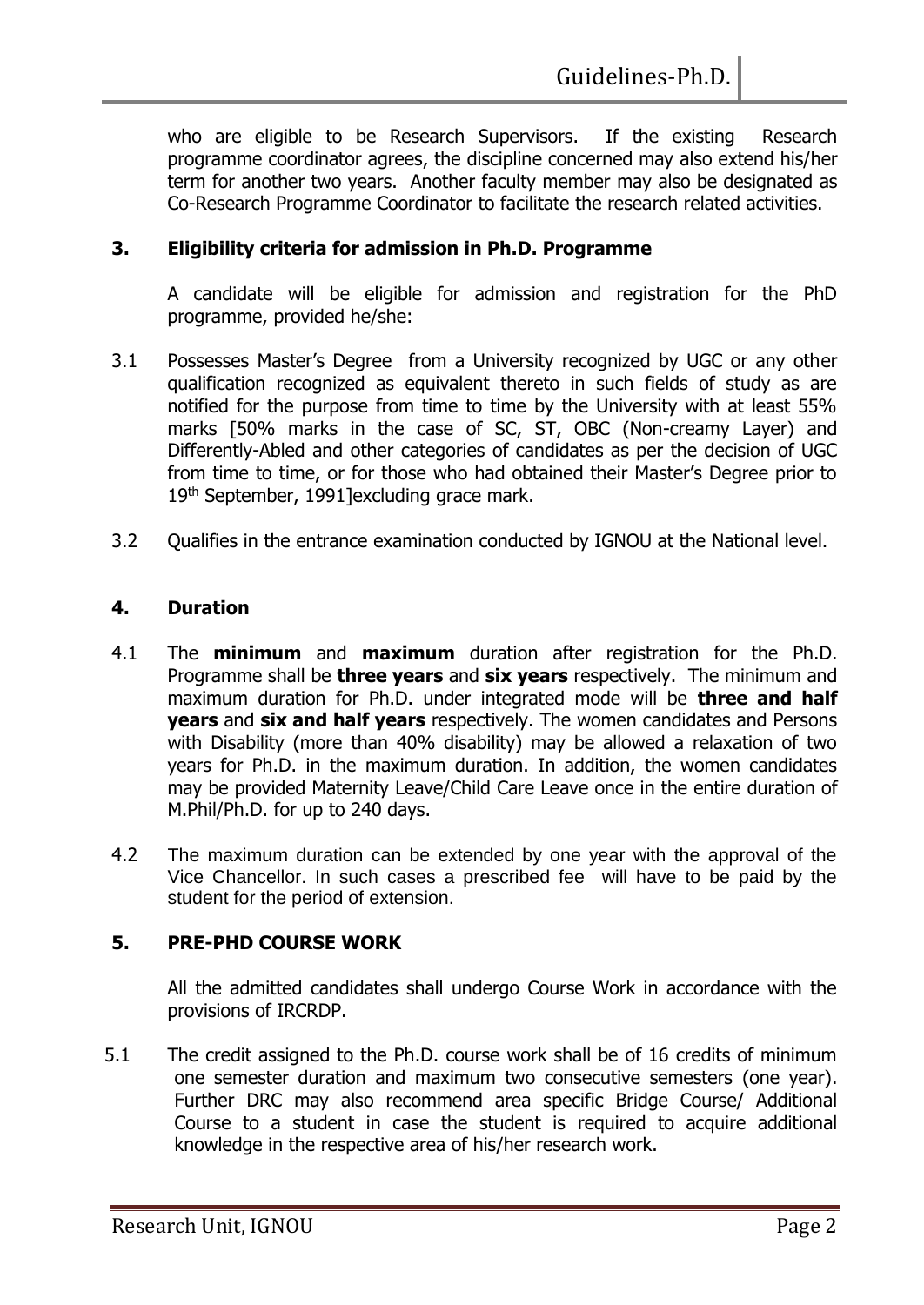- 5.2 The course work shall be treated as prerequisite for Ph.D. preparation. A minimum of four credits shall be assigned to one or more courses on Research Methodology which could cover areas such as quantitative methods, Qualitative methods, Mixed Methods, computer applications, research ethics and review of published research in the relevant field, training, field work, etc. Other courses shall be advanced level courses preparing the students for Ph.D. degree.
- 5.3 A candidate may be exempted from course work by the DRC, if a similar coursework is successfully completed by the candidate from a University/ institution recognized by the UGC for this purpose.
- 5.4 The course work shall be completed within a maximum period of 2 semesters from the date of commencement of the academic session the student has been admitted to in accordance with the Guidelines prescribed from time to time by the Research Council and in conformity with the UGC Regulations, 2016. If a student fails to complete coursework within prescribed time period, his/her admission/ registration shall be cancelled automatically.
- 5.5 The Course Work per four credit course will be delivered in the following manner:
	- (i) Minimum Number of hours for class room teaching learning: 30 hours
	- (ii) Minimum Number of hours for library work: 20 hours
	- (iii) Minimum Number of hours for tutorial and other interactive activities: 10 hours
- 5.6 In the case of 8 credit course, the minimum number of hours for each component of delivery will proportionately increase two times.
- 5.7 80% attendance in the class room teaching is compulsory for each student pursuing Ph.D. programme.
- 5.8 Evaluation of the Course Work:

There will be three components of evaluation methodology to evaluate the course work assigned by the DRC:

| <b>Components of evaluation for</b><br>each course |      | Marks   Weightage   Qualifying<br>in % | $%$ of<br><b>Marks</b> |
|----------------------------------------------------|------|----------------------------------------|------------------------|
| 1. Continuous Assessment I *                       | 100  | 25                                     | 55                     |
| 2. Continuous Assessment II $*$                    | 1 በበ | 25                                     | 55                     |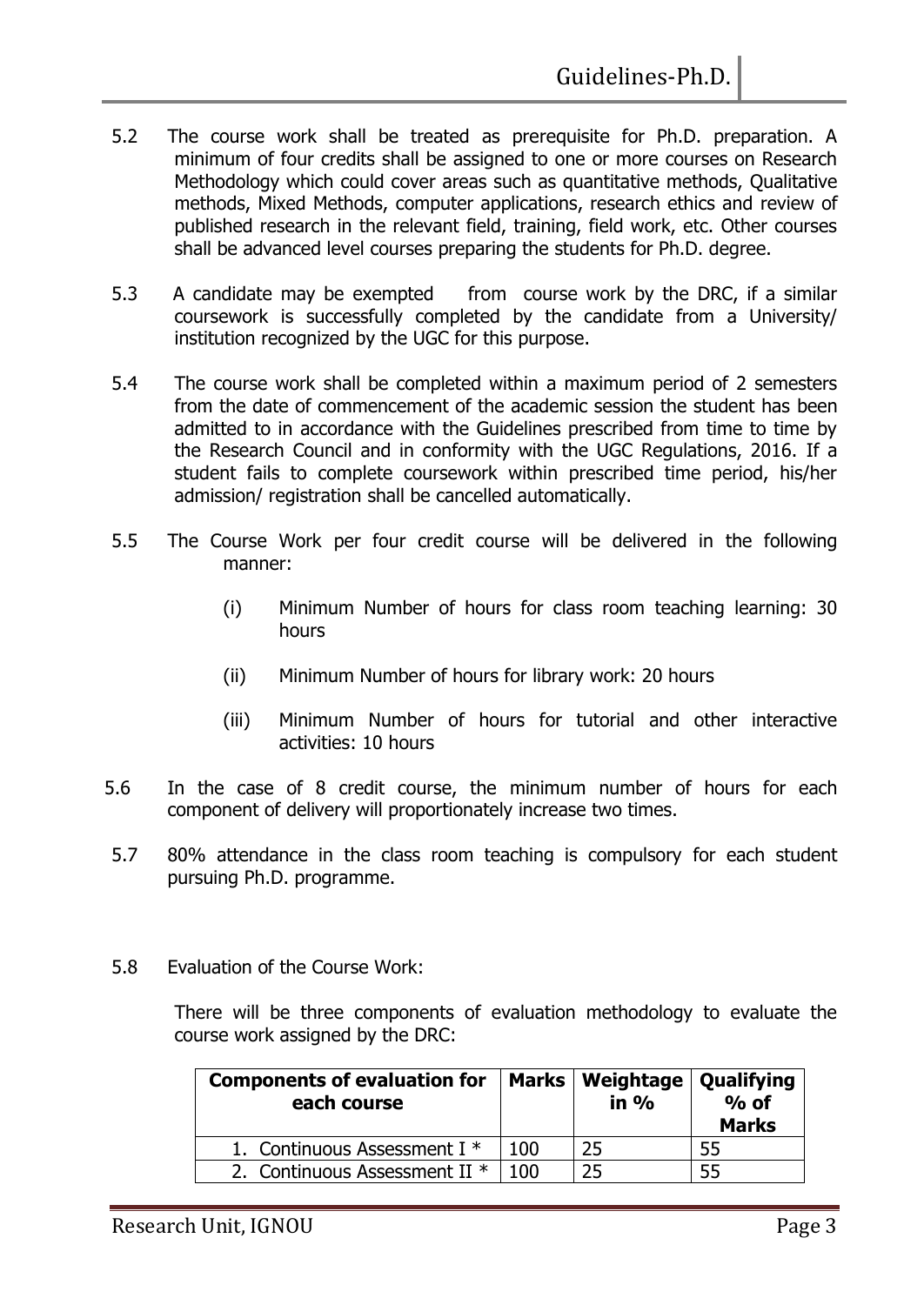| Term End Examination<br>∍ |    | ں ب |
|---------------------------|----|-----|
| <b>Total Marks</b>        | 00 | J J |

\* Continuous Assessment may include various options like assignment, term paper, field work, lab-work, book-review, seminar, group discussions, etc. Component of Viva-Voce may be included wherever required.

For successful completion of the Course Work, a student will be required to score 55 percent marks separately in each component for each course. The DRC may prescribe separate evaluation methodology to evaluate the specific bridge course/additional course assigned to individual student.

- 5.9 The Continuous Assessment will be done by the concerned course coordinator.
- 5.10 The Term End Examination will be conducted by the Registrar (SED) in the month of December and June like other academic programmes of the University. SED will
	- i. issue the offer letters to the paper setters for setting the question papers;
	- ii. get the question papers moderated with the support of the faculties concerned in the various Schools;
	- iii. get the copies of the question papers printed/duplicated in case of number of copies required is small.
	- iv. The Disciplines concerned/Directors of the Schools will send course-wise approved lists of paper setters/moderators/ evaluators to SED.
	- v. The examination may be conducted at the Headquarters/Study Centres by SED depending upon the need and the proposals of the Schools concerned.
	- vi. The answer scripts will be sent by the SED to the approved evaluators for evaluation.
	- vii. SED will declare the results and issue the Grade Cards to the students in accordance with the evaluation methodology duly approved by the Academic Council/Research Council.

#### **6. Selection Procedure for Admission**

Selection of candidates who are eligible as per Clause 3 of these Guidelines for admission to Ph.D. Programme will be done in following manner: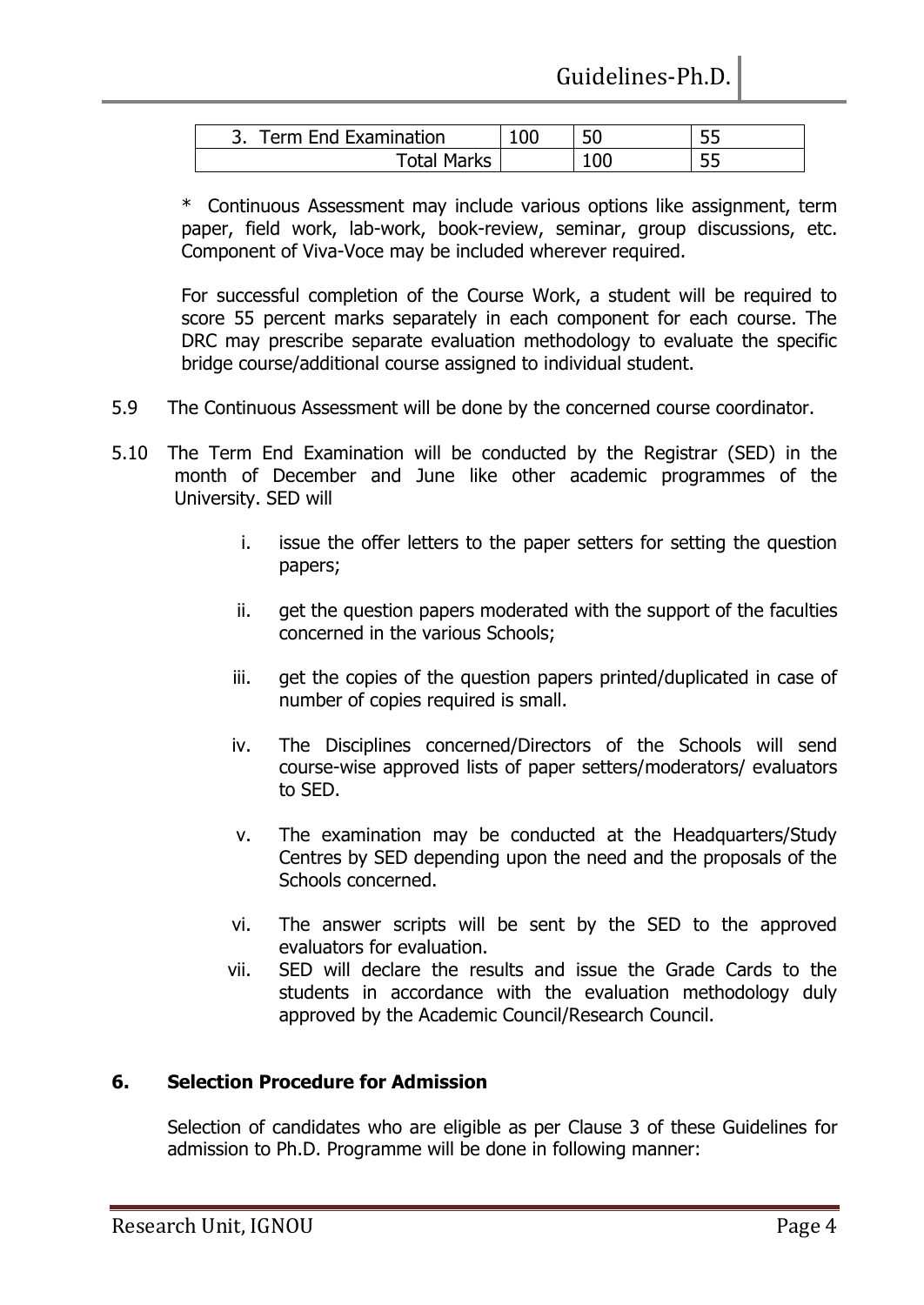- 6.1 Those who secure at least 50% marks in the entrance test (45% marks in case of SC/ST/OBC(NC)/PH) will be shortlisted for the interview in order of merit subject to the maximum limit of five times of the vacant seats.
- 6.2 The selection of candidates shall be made strictly on the basis of the performance in the Entrance Test and Interview provided that for selection of candidates, a weightage of 70% to the Entrance Test and 30% to performance in the Interview/ Viva shall be given
- 6.3 At the time of interview for admission, 40% weightage will be given to research aptitude, 40% to subject knowledge and 20% weightage to her/his communication skills.
- 6.4 The interview of the candidates will be conducted by the discipline specific 'Admission Committee' comprising all eligible research supervisors in the discipline as members and the Director of the School as its Chairperson. The Research Programme Coordinator shall place the recommendation before the DRC and the School Board for approval. The Research Programme Coordinators through Director of the School concerned shall forward the recommendations of the School Board to the Research Unit, in the prescribed format, for placing it before the RCSC / RC for final approval. After approval by the RCSC / RC the Research Unit shall issue offer of admission letters to the selected candidates. A candidate who accepts the offer will remit the prescribed fee and other requisite documents within the stipulated time to the Research Unit.
- 6.5 Selected candidates will be enrolled provisionally and will undergo course work as prescribed by the DRC of the Discipline. Their Admission to PhD. Programmes will be treated confirmed after approval of the synopsis by the RC/RCSC.
- 6.6 A research student holding JRF/any other fellowship awarded by any funding agency such as ICSSR/CSIR admitted to M.Phil. programme can be considered for upgradation to Ph.D. programme under integrated mode provided:
	- i. He/She has submitted the M.Phil. dissertation within 2 years from the date of his/her admission,
	- ii. DRC has recommended his/her up-gradation from M.Phil. to Ph.D. programme.

#### **7. Allocation of Research Supervisor**

7.1 Only a full time regular teacher of the University can act as a supervisor. The external supervisors are not allowed. However, Co-Supervisor can be allowed in inter-disciplinary areas from other departments of the University or from other related institutions with the approval of the Research Council. External supervisors shall provide an undertaking about the total number of students being guided by them.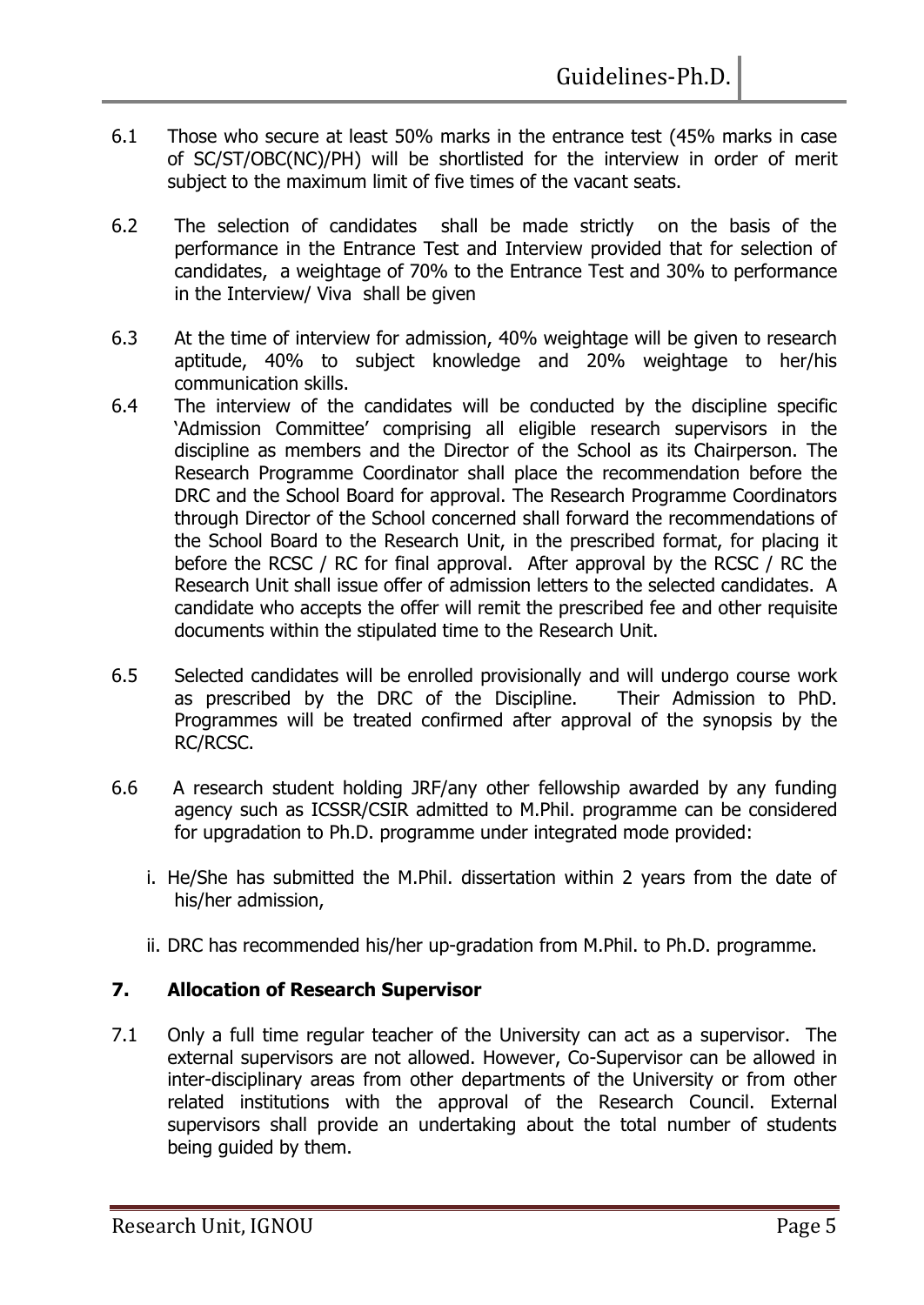7.2 In case of topics which are of inter-disciplinary nature where the Discipline concerned feels that the expertise in the Discipline has to be supplemented from outside in addition to the supervisor from the Discipline, who shall be known as the Research Supervisor, may be assigned a Co-Supervisor from outside the Discipline/ Faculty/College/Institution on such terms and conditions as may be specified and agreed upon by the consenting Institutions.

The eligibility conditions for approval of a teacher as Research Supervisor and the number of student to be allocated to a Research Supervisor will be in accordance with clause 9.2 and 9.6 of IGNOU Regulations for conducting Research Degree Programmes.

- 7.3 The eligibility conditions for approval of a teacher as Research Supervisor and the number of student to be allocated to a Research Supervisor will be in accordance with clause 9.2 and 9.6 of IGNOU Regulations for conducting Research Degree Programmes.
- 7.4 A regular teacher of the University, fulfilling all criteria to be a research supervisor, can be the supervisor of a Ph.D student if he/she has more than three years of service before superannuation. Teachers having less than three years to superannuate may be research co-supervisors and in such cases a research supervisor from the regular teachers in the discipline shall be allotted to the concerned research student. In case of research students who are already allotted supervisor who are to superannuate in less than three years, the DRC of the Discipline concerned will make necessary arrangements for re-allocating supervisor.
- 7.5 Research Supervisors shall be allotted to students only after successful completion of their coursework. Research topics and Supervisors shall be allocated within one year of completion of coursework. The Supervisor allotted by the DRC of the Discipline concerned can be changed on the request of the student or the concerned supervisor on academic, administrative ground or any other exigency with valid justification. The DRC will consider such applications and will send its recommendations to the School Board. The recommendations of the School Board will be placed before RC/RCSC for approval.

#### **8. Change of the Topic/Title of the Thesis**

Change in the Topic/Title of the Thesis will be approved in the following manner:

- 8.1 Change in the Topic/ Title in nature of grammatical corrections/ syntax will be approved by the Director, Research Unit on the proposal of the concerned supervisor through the Director of the School Concerned and recommended by the DRC.
- 8.2 On the request of the candidate for Minor Change in the Topic of the thesis, the matter will be considered by the DRC and on the recommendations of the DRC and the School Board the change will be approved by the Vice Chancellor. However, the minor change in the title of Ph.D. thesis can be effected within two years of provisional registration for Ph.D.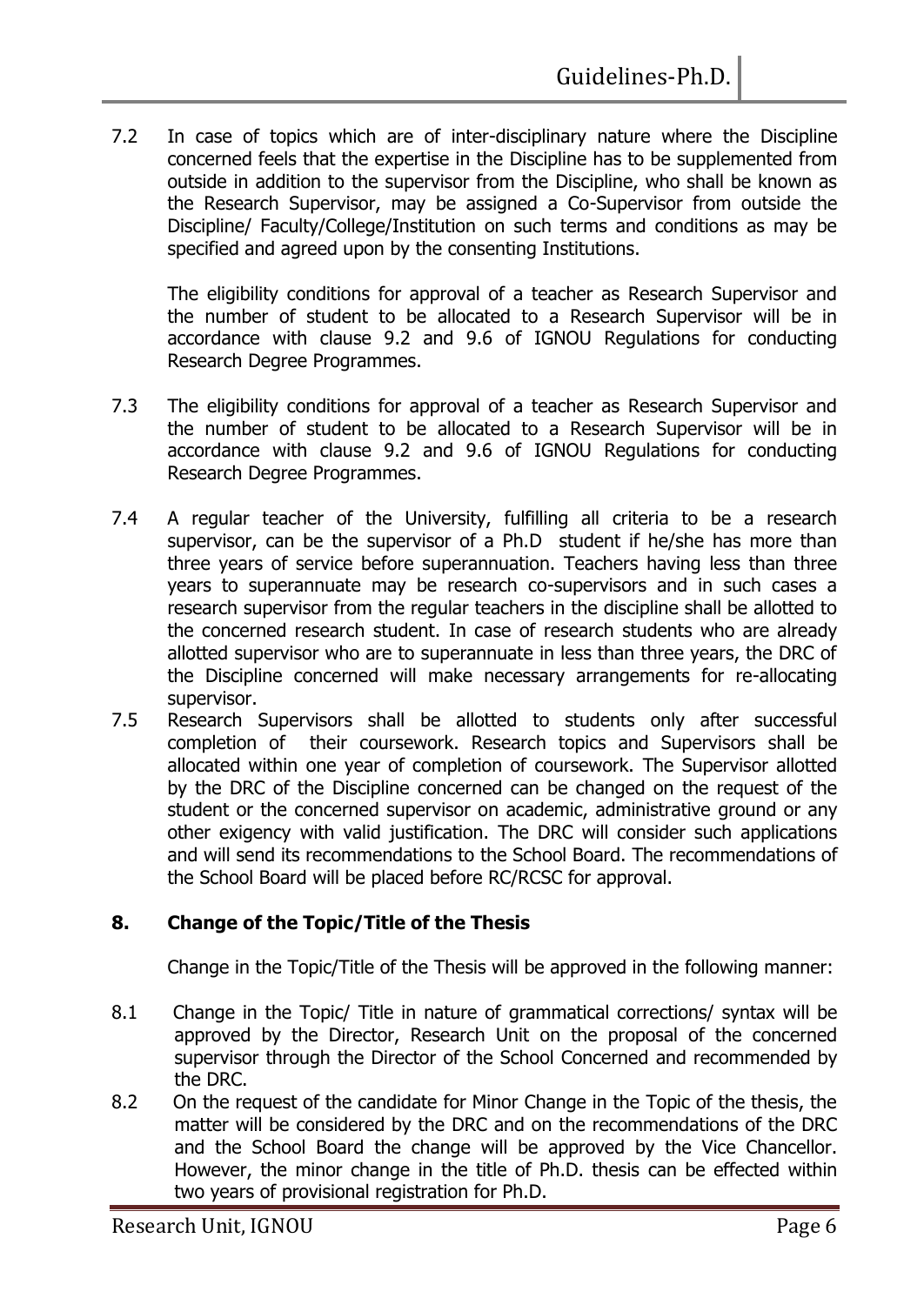8.3 A request for a major change of topic may be considered within one year from the date of approval of the original topic. Such request for a major change in the topic will be considered and recommended by the DRC, concerned School Board and finally will be approved by the RC/RCSC. Such a student will be required to pay the additional Fee of one year duration.

#### **9. Progress Report**

The progress of a research student shall be monitored by the supervisor(s). **A student is required to submit his/her six-monthly progress report in prescribed format to his/her research supervisor in the first week of January and July every year.** The six monthly progress reports will be presented by the student before the concerned Discipline Group after approval of the same by the Supervisor. The recommendation of the Discipline Group will be placed before the DRC and School Board for approval. The student may be required to present the progress report before the DRC as and when required. In case of unsatisfactory progress over a time period of one year and/ or nonsubmission of timely progress report, the DRC may recommend the deregistration of the student to the School Board. The School Board's recommendations will be forwarded to the RC/RCSC. However, the Research Programme Coordinator will send a show cause notice to the student concerned before placing **his/her** matter for **cancellation of registration** in the DRC. University reserves the right to cancel the registration under **clause 8.8** of the IRCRDP, Ordinance.

#### **10. Submission of the Thesis**

Upon satisfactory completion of the course work, a student registered for Ph.D. will be required to submit a thesis.

- 10.1 Each research student will attend and present research paper in at least two seminars/conferences **prior** to the pre- submission seminar.
- 10.2 The Pre-submission seminar, to be organized by the Research Programme Coordinator concerned, will be before the Discipline Group/ DRC to be chaired by the Director of the School concerned and will be open to all. The minutes of the Pre-submission seminar containing the suggestions by the faculty present in the Seminar will be recorded by the Supervisor concerned and the copy of the same will be forwarded to the Research Unit for the record. A written certificate from the Supervisor that the suggestions made by the faculty in the Pre-submission seminar have been duly incorporated in the thesis will be submitted by the supervisor at the time of submission of the thesis.The thesis shall be submitted by the student to his/her research supervisor between 15 to 90 days of the presubmission seminar.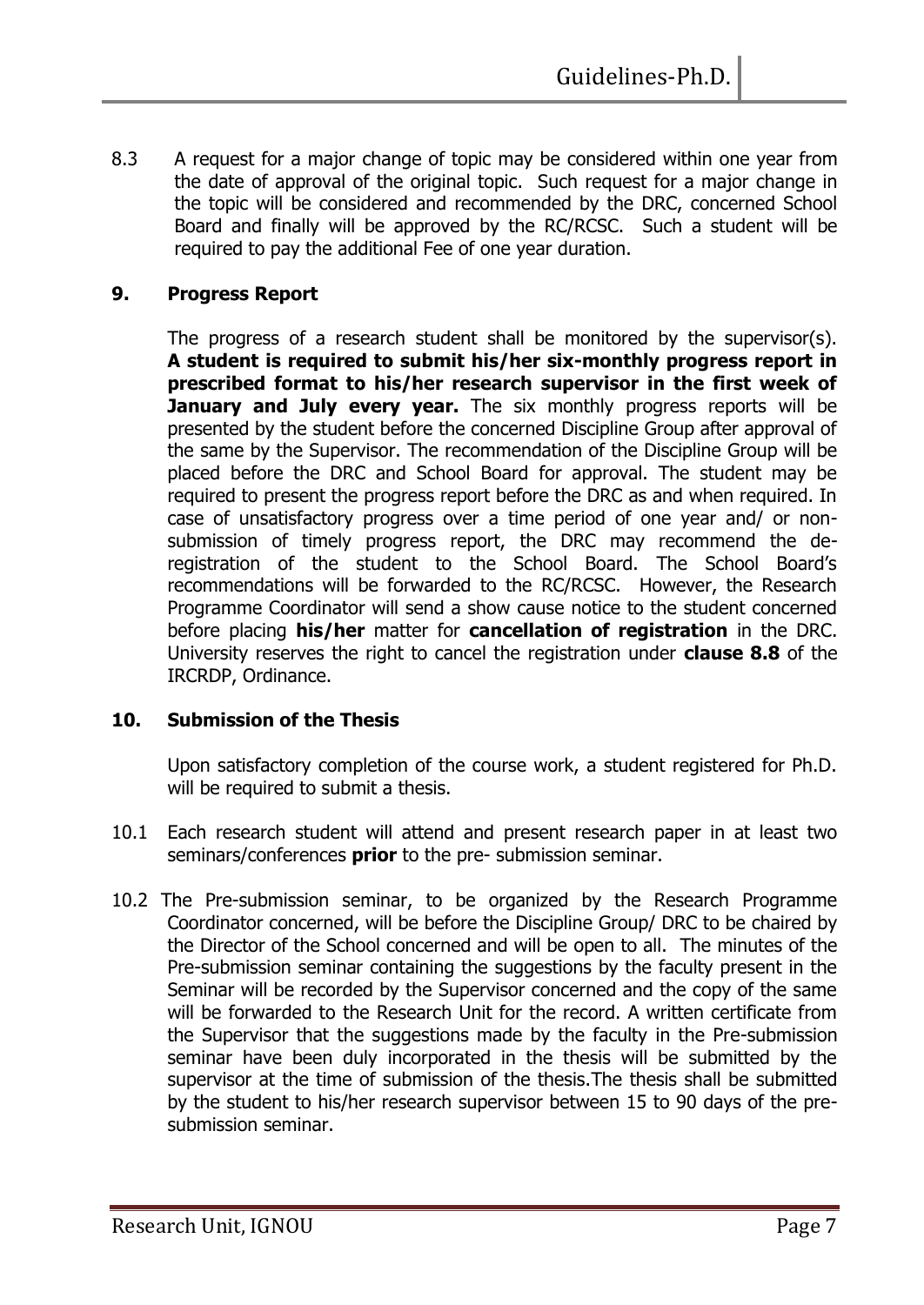10.3 In consonance with UGC Regulations, 2016 before submission the research scholar will have to test his/ her theses through anti-plagiarism software as per the procedure laid down by the Research Council from time to time.

In case of the theses written and submitted in Hindi Language, the above condition will be relaxed till the appropriate software to scan such thesis is available.

- 10.4 The research student shall submit a copy in electronic form and 5 hard copies of the summary of the thesis (3000-5000 words) to his/her research supervisor at least 45 days before the submission of thesis.The research supervisor shall forward it along with the list of evaluators of the thesis, to the Research Unit through the Director of the School concerned. The Research Unit shall process the case for nomination of evaluators after receiving the synopsis and list of evaluators.
- 10.5 **Four hard** copies along with one in the electronic form shall be submitted to the Research Unit through the Director of the School concerned in the following format:
	- **Soft** bound/ spiral bound. After Viva Voce, one Hard Bound copy in Maroon Colour with material in Golden Colour after incorporation of errata, if any, will be submitted to the Research Unit by the student for record purpose.
	- Typed/word processed on both side of the papers in one and half- space.
	- Font size: 12 point in Times New Roman or Calibri font type, Hindi Font Size 14.
	- Margin 1.25 inch from all four sides.
	- The Theses shall include a declaration by the Research Scholar that the work reported in thesis is original and carried out by the Scholar himself/herself and that the material from other sources, if any, are duly acknowledged. The format of the certificate has been provided in Annexure I(MPhil Guidelines).
	- The Theses shall also include a certificate signed by the supervisor(s) and forwarded by the Director of the School concerned about the originality of the work and successful completion of the Course Work. The format of the certificate has been provided in Annexure II(MPhil Guidelines).

#### **11. Evaluation of Thesis**

11.1 The thesis shall be examined by the internal examiner(s) i.e. supervisor(s) and two external experts nominated by the Vice Chancellor (3 experts in order of preference) from the panel of experts proposed by the supervisor and approved by the school board. In case the Vice-Chancellor feels that the panel contains the repetition of the names of external experts or are not appropriate, he/she may nominate the names of the external experts from the common pool of area-wise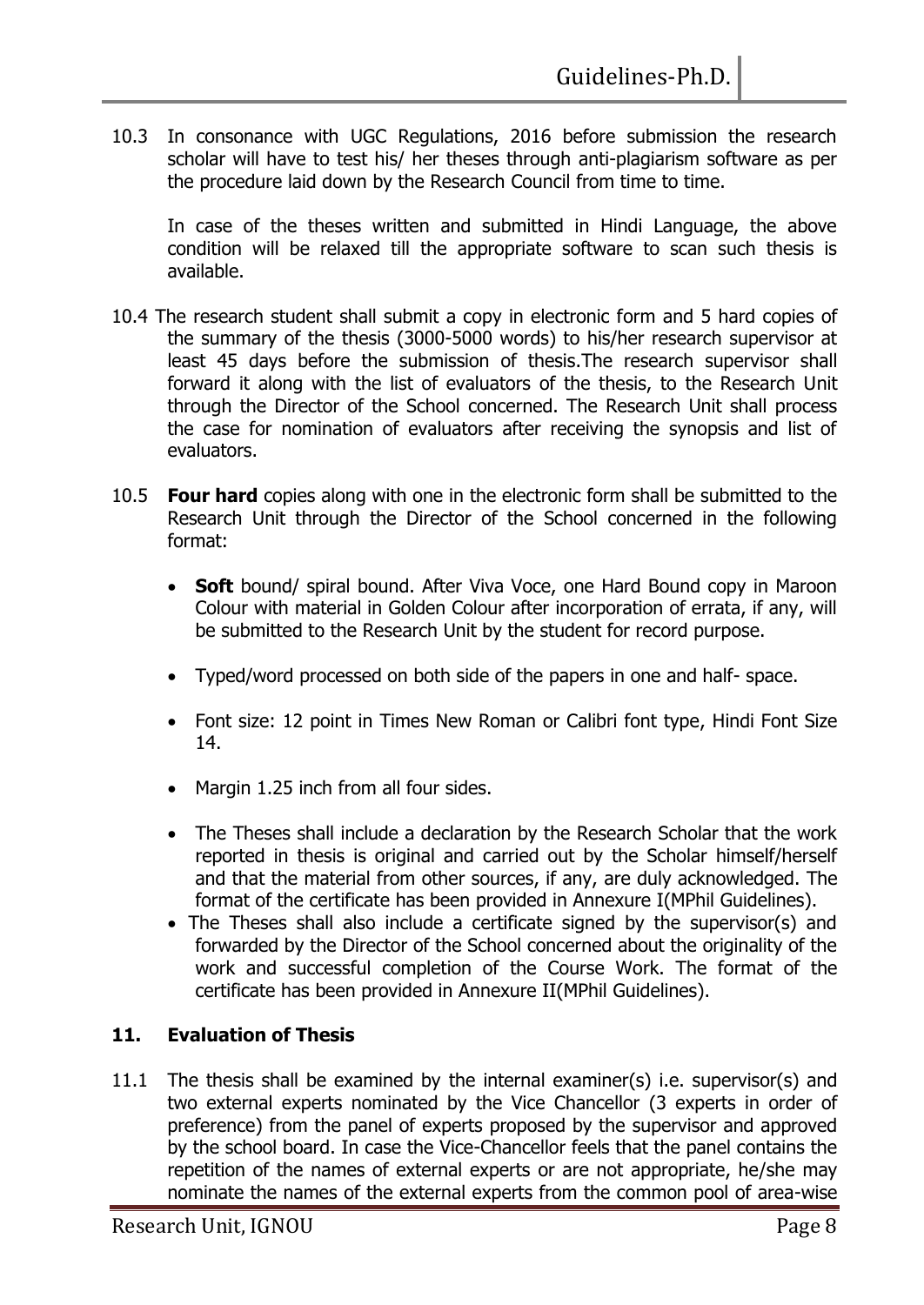experts of the discipline concerned approved by the School Board in order to expedite the evaluation process. The name of the Experts included in the panel of evaluators will be placed by the Chairperson in the meeting of the School Board for consideration and approval.

- 11.2 The report of the evaluation will be given on a prescribed format to be sent to the evaluator by the Research Unit.
- 11.3 All efforts should be made so as to complete the entire process of the evaluation of PhD thesis within a period of six months from the date of submission of the thesis.
- 11.4 In case any examiner suggests certain modifications in writing or re-submission of the thesis, the same should be communicated in writing to the candidate, who will be asked to resubmit the thesis with all the modifications within six months. The research supervisor(s) will ensure that the suggestions of the examiner are adequately addressed before resubmission of the thesis. The modified thesis shall be referred again to the examiner concerned for re-evaluation.
- 11.5 If one of the external examiners does not recommend the thesis for the award of a Ph.D. degree, the thesis shall be referred to another examiner for independent evaluation. If the third external examiner recommends the thesis for the award, the viva voce examination shall be organized. However, if this examiner also rejects the thesis, the thesis shall be deemed to be rejected by the University.
- 11.6 The examiners' reports will be communicated to the School concerned and the Supervisor to be **shared with the candidate** prior to the viva-voce examination to enable her/him to address the issues raised therein while preparing to defend the thesis.
- 11.7 The viva voce examination shall be conducted at IGNOU as an open defense of the thesis by a panel comprising of one of the external examiners nominated by the Vice-Chancellor and the supervisor(s) of the candidate. The Director concerned shall be the Chairperson of the panel. The Supervisor from IGNOU shall be the Convener of the panel. In case of non-availability of the internal supervisor due to any reason or no-internal supervisor from IGNOU, the Research Programme Coordinator will organize the Viva-voce. The date for open defense, venue, and topic of the thesis with a brief abstract shall be communicated to the Research Unit by the Director of the School concerned. This should also be given wide publicity by the School concerned so as to facilitate larger participation.

### **12 Award of the Ph.D. Degree**

12.1 The report of the viva voce examination prepared by the External Examiner and the Research Supervisor(s) will be sent to the Research Unit through the Director of the School concerned. The report shall be placed before the Vice Chancellor for approval of the award of the Degree.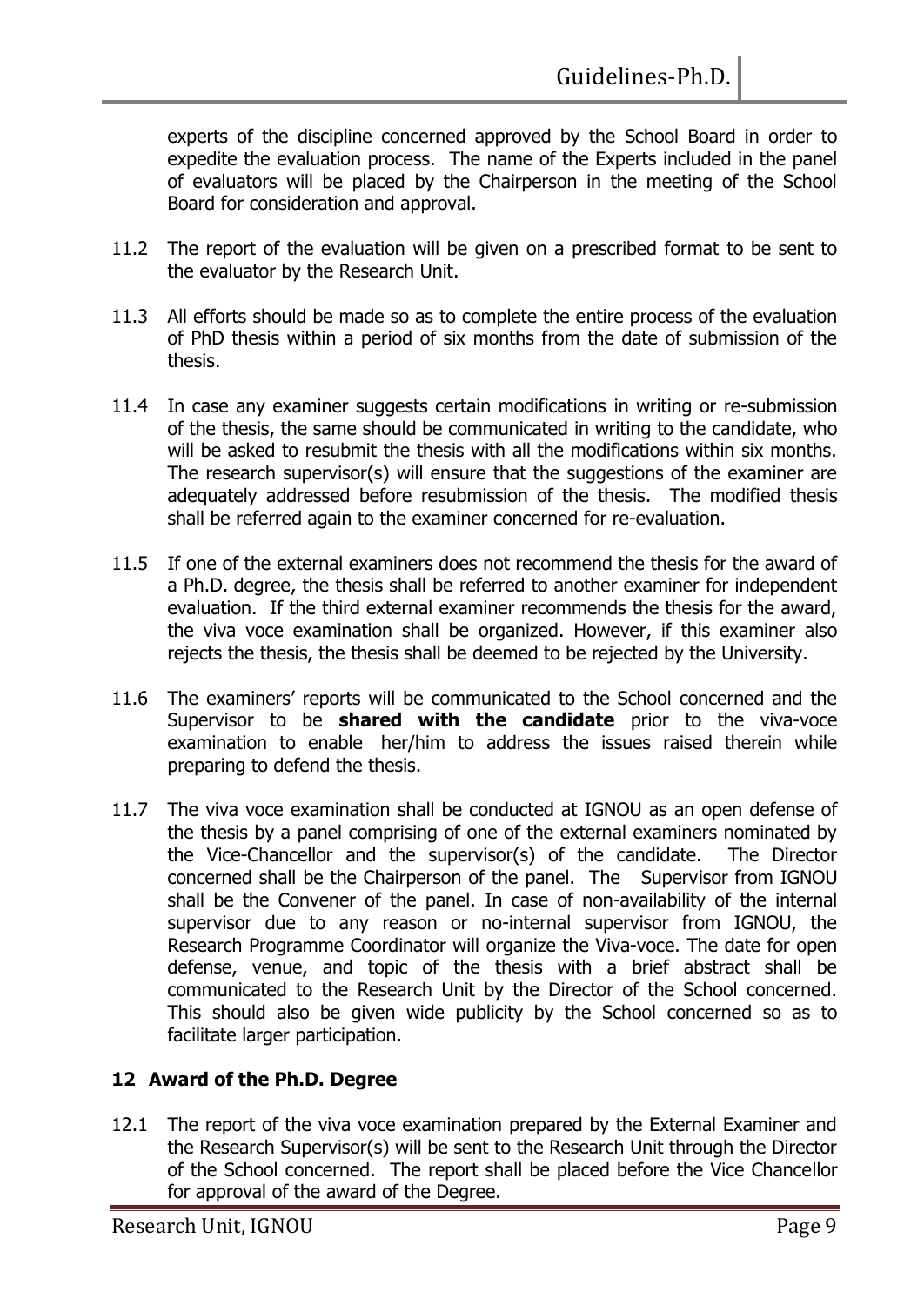- 12.2 The Research Unit will communicate the approval of the Vice-Chancellor along with evaluation reports and joint report of the viva-voce examination to the Student Evaluation Division for issuance of the Provisional Certificate and Notification. The award of the Degree will be placed before the Academic Council for ratification and the notification will be issued by the Registrar (SED).
- 12.3 The Ph.D degree will be awarded at the Annual Convocation.

#### **13 Grievance Redressal**

The Research Programme Coordinator will place the representations/grievances raised by the Research Scholars before the DRC of the Discipline concerned. The DRC will consider and resolve the grievance of the scholar. In case the student is not satisfied with the decision of the DRC, he/she may submit his/her grievance to the Grievance Redressal Committee constituted by the RC/RCSC. The recommendations of the Committee will be submitted to the Vice Chancellor whose decision will be final.

#### **14 Miscellaneous**

- **14.1** Records related to admission, registration, payment of fees, and other learner records will be maintained by the Research Unit. The relevant information on the payment of fee by the research student will be regularly communicated by the Research Unit to the respective Disciplines enabling them to keep an update on the status of the research student.
- 14.2 The guidelines to conduct the Research Degree Programme for International students will be framed separately.
- 14.3 The applications of the registered Ph.D scholars seeking 'No Objection Certificate' for issue of Visa will be considered by the Research Unit if the student has been invited to present a paper in any International Conference/Seminar/Workshop etc., by the Institutions located abroad. In such cases, 'No Objection Certificate' can be issued by the Research Unit without any financial liability on the University.
- 14.4 After pre-submission of the theses by a candidate, the seat of the supervisor under whose supervision he/she was registered will be treated as vacant from the date of pre-submission seminar.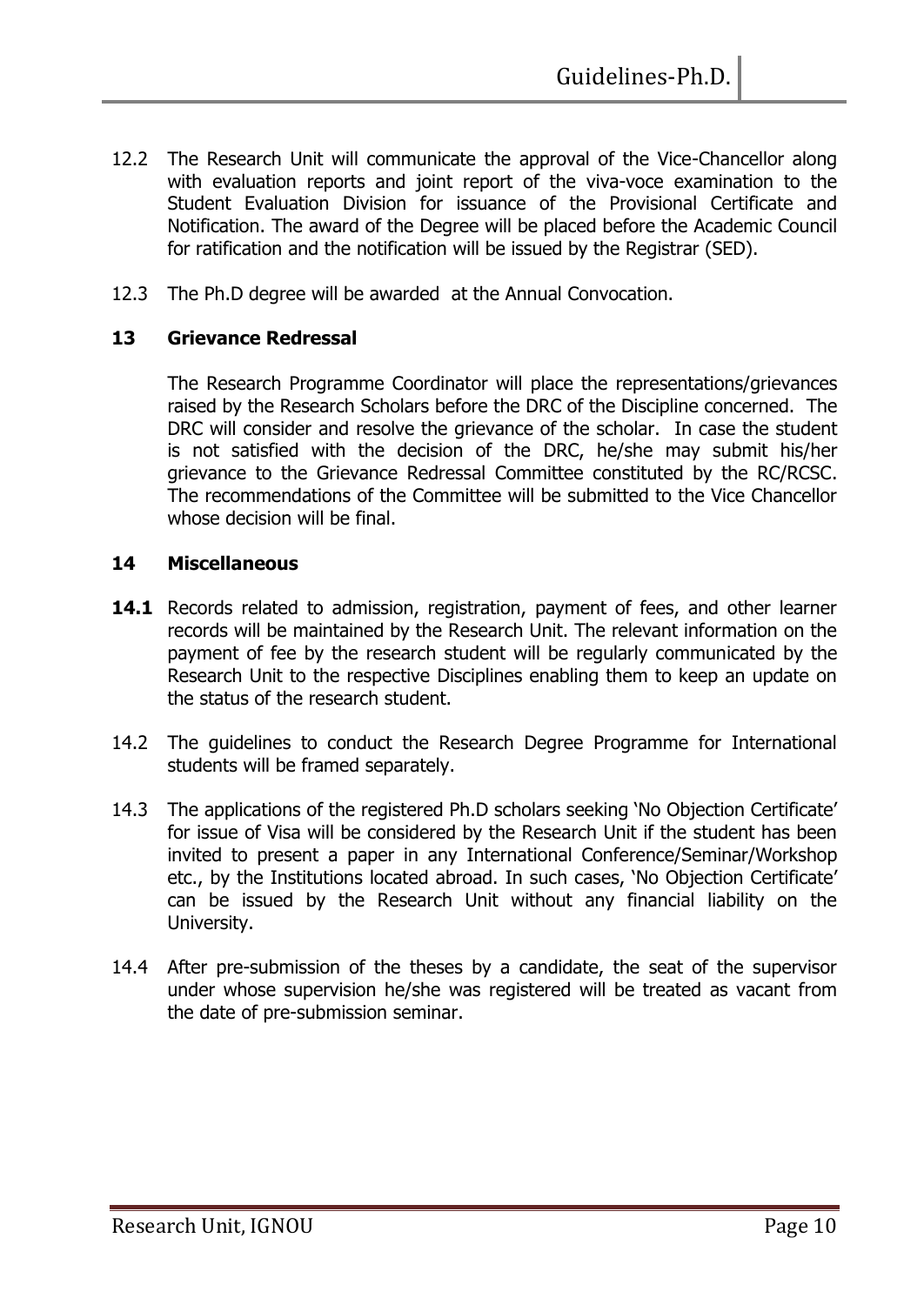#### **Annexure-I**

### **Declaration by the Research Scholar**

| I                      |  |                        |                                                                   |  |  |  |  |  | Enrolment Number                 |  |  |
|------------------------|--|------------------------|-------------------------------------------------------------------|--|--|--|--|--|----------------------------------|--|--|
|                        |  |                        | hereby declare that the research embodied in this thesis entitled |  |  |  |  |  |                                  |  |  |
|                        |  |                        |                                                                   |  |  |  |  |  |                                  |  |  |
| is                     |  |                        | an original research work done by me under the supervision of     |  |  |  |  |  |                                  |  |  |
| IGNOU for the award of |  |                        |                                                                   |  |  |  |  |  |                                  |  |  |
|                        |  |                        | Doctor of Philosophy in                                           |  |  |  |  |  | from Indira Gandhi National Open |  |  |
|                        |  | University, New Delhi. |                                                                   |  |  |  |  |  |                                  |  |  |

I hereby also declare that to the best of my knowledge no part of this thesis fully or partly has been submitted previously to this or at any other university/institution for the award of any Research Degree/Diploma.

Date: Date: Signature of the Candidate

Place: Place: Place: Name of the Candidate